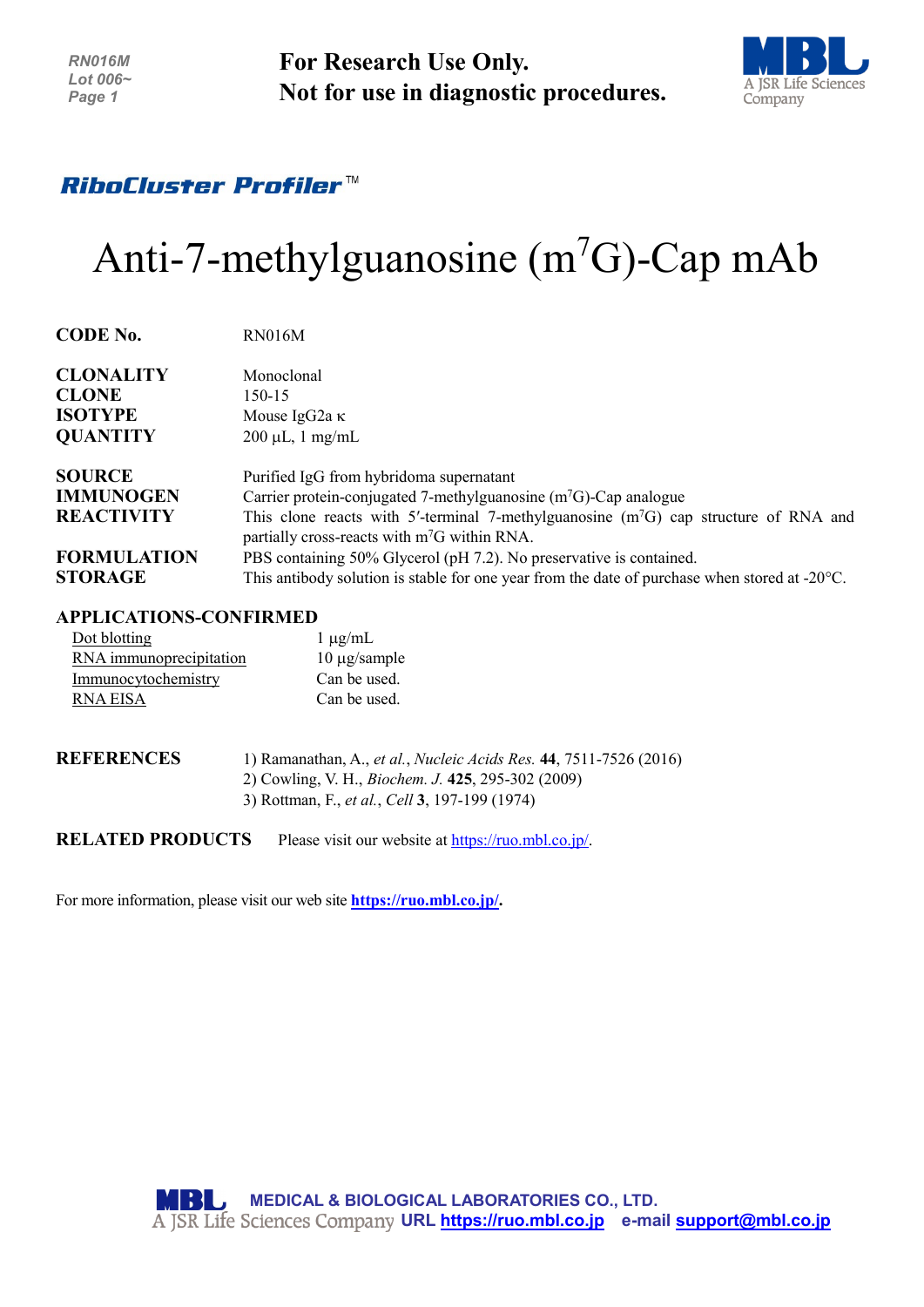*RN016M Lot 006~ Page 2*

The descriptions of the following protocols are examples. Each user should determine the appropriate condition.

#### **Dot blotting**

*Dot blotting was performed using DIG Wash and Block Buffer Set (Sigma-Aldrich, code no. 11585762001). For more information, please contact Sigma-Aldrich Co. LLC.*

- 1) Sample preparation:
	- a) Prepare RNA samples by appropriate method (e.g., m<sup>7</sup>G-capped RNA by *in vitro* transcription).
	- b) Heat the RNA samples at 80°C for 2 min., then quench at 4°C for 5 min.
- 2) Blot 1 µL of different concentrations of the RNA samples onto a nitrocellulose membrane.
- 3) Cross-link the RNA samples using UV illuminator.
- 4) To reduce nonspecific binding, soak the membrane in Blocking Buffer for 30 min. at room temperature.
- 5) Incubate the membrane with primary antibody diluted with Blocking Buffer as suggested in the **APPLICATIONS** for 1 hr. at room temperature. (The concentration of antibody will depend on the conditions.)
- 6) Wash the membrane with Wash Buffer (15 min. x 2).
- 7) Incubate the membrane with 1:5,000 of Anti-IgG (Mouse) pAb-HRP (MBL, code no. 330) diluted with Blocking Buffer for 1 hr. at room temperature.
- 8) Wash the membrane with Wash Buffer (15 min. x 2).
- 9) Wash the membrane with Wash Buffer (3 min. x 1).
- 10) Wipe excess buffer on the membrane, then incubate it with appropriate chemiluminescence reagent for 1 min. Remove extra reagent from the membrane by dabbing with paper towel, and seal it in plastic wrap.
- 11) Expose for 2 min. with ImageQuant LAS 4000 imaging system (Fujifilm). The condition for exposure and development may vary.



#### *Dot blot analysis of m7G-capped RNA*

Sample: *In vitro* transcribed RNA from full-length of RN7SK RNA (RefSeq ID: NR\_001445)

Immunoblotted with Anti-7-methylguanosine (m7G)-Cap mAb (MBL, code no. RN016M)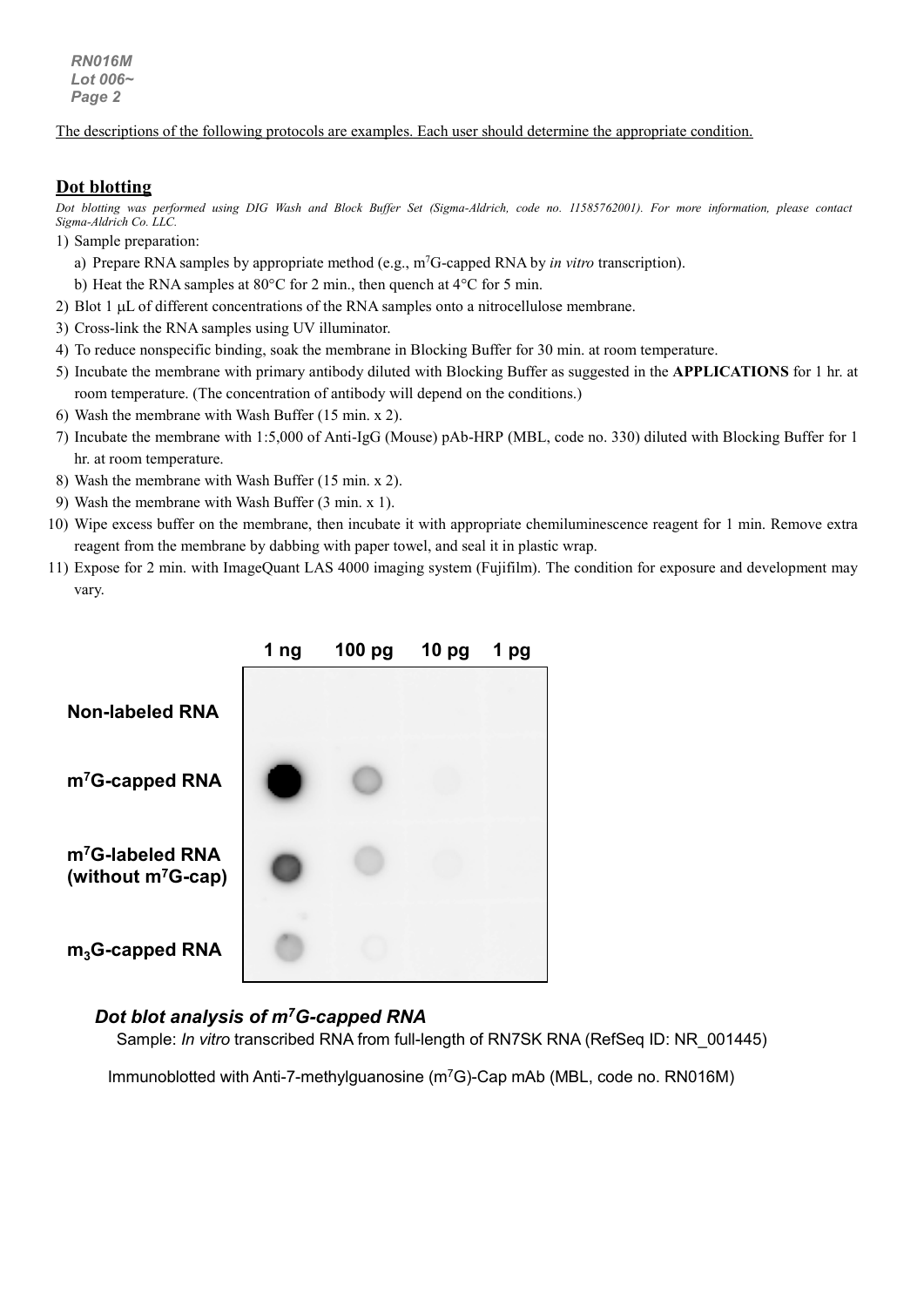*RN016M Lot 006~ Page 3*

#### **RNA immunoprecipitation**

Some buffers and reagents are included in the RIP-Assay Kit *for microRNA* (MBL, code no. RN1005). Please also refer to the protocol packaged in the RIP-Assay Kit *for microRNA*.

[Material Preparation]

- 1. *RNA-IP Buffer* (-) [mi-Lysis Buffer (component of RN1005) containing 1.5 mM DTT] Before using RNA-IP Buffer (-), DTT is added to mi-Lysis Buffer at the appropriate concentration.
- 2. *RNA-IP Buffer* (+) [mi-Lysis Buffer (component of RN1005) containing 1.5 mM DTT and RNase inhibitor] Before using RNA-IP Buffer (+), RNase inhibitor and DTT are added to mi-Lysis Buffer at the appropriate concentration.
- 3. *Wash Buffer* [mi-Wash Buffer (component of RN1005) containing 1.5 mM DTT] Before using Wash Buffer, DTT is added to mi-Wash Buffer at the appropriate concentration.
- 4. Antibody conjugated Protein G beads
	- A) Mix 20 µL of 50% protein G agarose beads slurry resuspended in nuclease-free PBS with 600 µL of mi-Wash Buffer (component of RN1005), and then add Mouse IgG2a (isotype control) (MBL, code no. M076-3) or Anti-7-methylguanosine (m<sup>7</sup>G)-Cap mAb (MBL, code no. RN016M) at the concentration suggested in the **APPLICATIONS**. Incubate with gentle agitation overnight at 4°C.
	- B) Wash the beads once with ice-cold RNA-IP Buffer (-).
	- C) Carefully discard the supernatant using a pipettor without disturbing the beads and incubate at 4°C until just before use.
- 5. Input total RNA

Prepare total RNA samples by appropriate isolation method. Heat-denature the total RNA samples at 80°C for 2 min., then quench at 4°C for more than 5 min.

[Protocol (RNA isolation; 2-step method in RN1005)]

- 1) Add 40 µg of input total RNA and 500 µL of RNA-IP Buffer into the tube containing antibody conjugated beads, then incubate with gentle agitation for 3 hr. at 4°C.
- 2) Wash the beads 4 times with 1 mL of Wash Buffer (centrifuge the tube at 2,000 x g for 1 min.).
- 3) Add 250  $\mu$ L of Master mix solution (mi-Solution I: mi-Solution II = 10  $\mu$ L: 240  $\mu$ L). Vortex thoroughly, then spin-down.
- 4) Add 150 µL of mi-Solution III. Vortex thoroughly.
- 5) Centrifuge the tube at 2,000 x g for 2 min.
- 6) Transfer the supernatant to the new tube containing 2 µL of mi-Solution IV.
- 7) Add 400 µL of ice-cold 100% ethanol. Vortex thoroughly, then spin-down. Place at -20°C for 20 min. Centrifuge the tube at 12,000 x g for 10 min. at  $4^{\circ}$ C, then add 2  $\mu$ L of mi-Solution IV to the supernatant in the same tube.
- 8) Add 400 µL of ice-cold 100% ethanol. Vortex thoroughly, then spin-down. Place at -20°C for 20 min. Centrifuge the tube at 12,000 x g for 10 min. at  $4^{\circ}$ C.
- 9) Wash the pellet twice with 500 µL of ice-cold 70% ethanol and dry up the pellet for 5-15 min.
- 10) Dissolve the pellets in 20  $\mu$ L of nuclease-free water. Quantify the isolated RNA using NanoDrop (Thermo Fisher Scientific Inc.) and check the quality of RNA with Experion (Bio-Rad).

(Positive control for RNA immunoprecipitation; HEK293T total RNA)



*RNA immunoprecipitation from in vitro transcribed RNA* Sample: 2 µg of *in vitro* transcribed RNA from full-length of RN7SK RNA